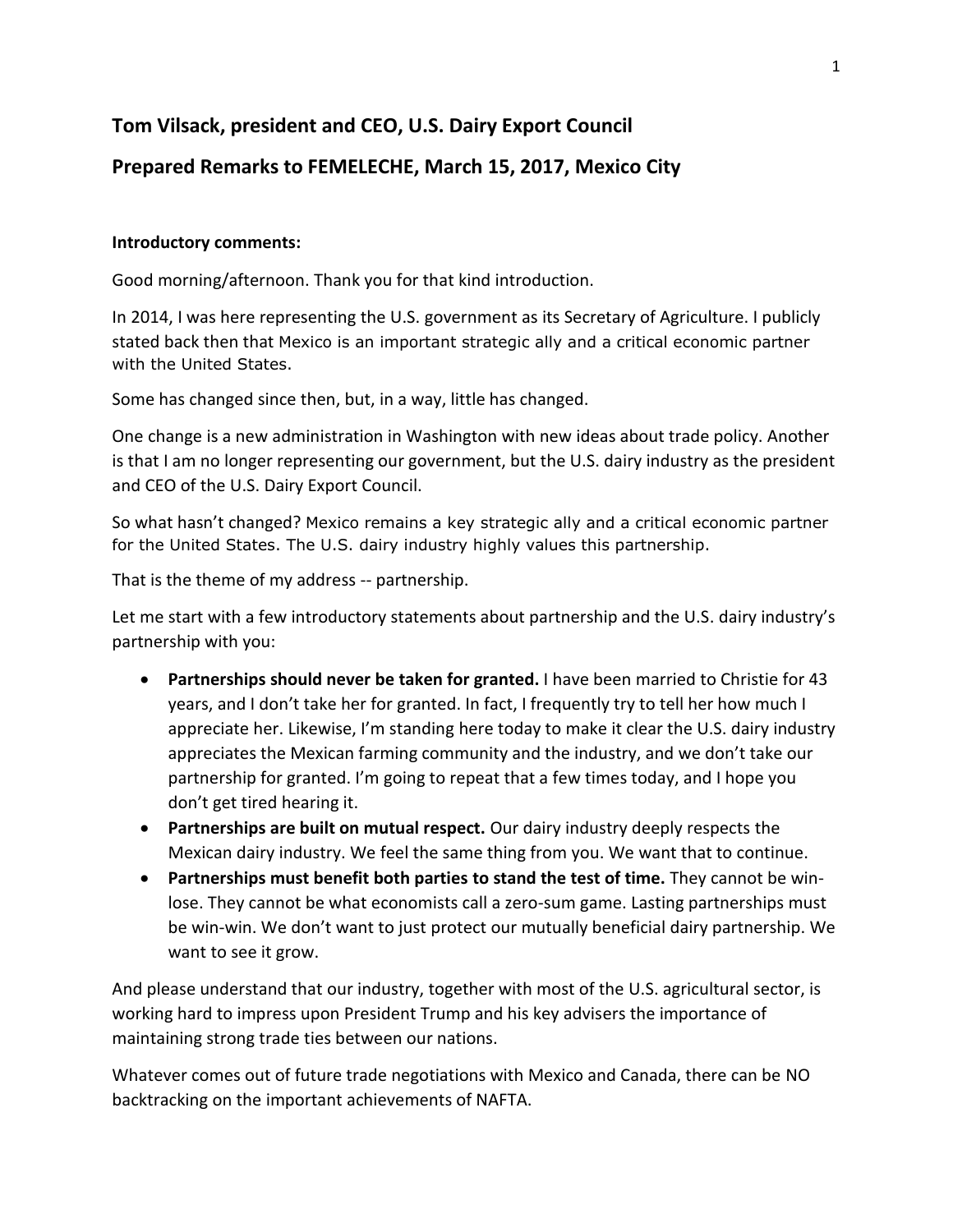We have weighed in on this point with the new administration and with members of our Congress. For the sake of our continued partnership, we will continue to oppose any consideration of pre-NAFTA tariffs to the supply chain, whether it's on feed grains, high-value dairy ingredients or specialty cheeses.

I personally spoke about this with my [presumed] successor at USDA, Sonny Perdue – the incoming Secretary of Agriculture.

In short, our industry's message will continue to be, "First and foremost, do no harm!"

We have always seen Mexico as a partner first and a customer second. That's why we intend to continue working with you and your industry to expand dairy consumption in a way that benefits both countries.

We will continue to work with you to develop dairy products and ingredients for *both* countries in ways that benefit producers and processors. Our goal is not to displace Mexican products. It is to broaden overall demand for dairy in Mexico.

Dairy's applications are expanding on both sides of the border. Dairy is finding new homes in other food sectors, such as bakery and confectionery, snacks and desserts. But that's not all. Dairy is being used in non-food sectors, such as pharmaceuticals and of course in feeding animals.

Most importantly, the dairy industries of both Mexico and the United States have benefitted from NAFTA. Since 1994, Mexican milk production has increased by 58% which has helped meet the ever increasing demand of Mexican consumers and visitors to Mexico while at the same time continuing to provide market opportunities for American producers as well.

Together, we have grown consumption at a reasonable price for both the Mexican and U.S. consumer.

When NAFTA started, the United States was not a major supplier of dairy products to Mexico. Today, we complement your production as a major partner in supplying your industry and your consumers. What's remarkable is this increase over the years, hasn't prevented the Mexican dairy sector or the Mexican producer from growing. In fact, we have done what no other Mexican dairy partner has done – benefit both industries.

We have also worked hand-in-hand on other important issues.

For example, we jointly persuaded Mexican authorities that "mozzarella" and "parmesan" should not be protected as geographical indications in this country. We need to do more of that; we need to ensure that Mexican producers don't give up their rights to use common food names in exchange for gains favoring other sectors. Allowing GIs that restricted the use of those common cheese names would have given the EU exclusive rights to use those names. That would have been costly to both of us. Working together, we prevented harm to both our industries.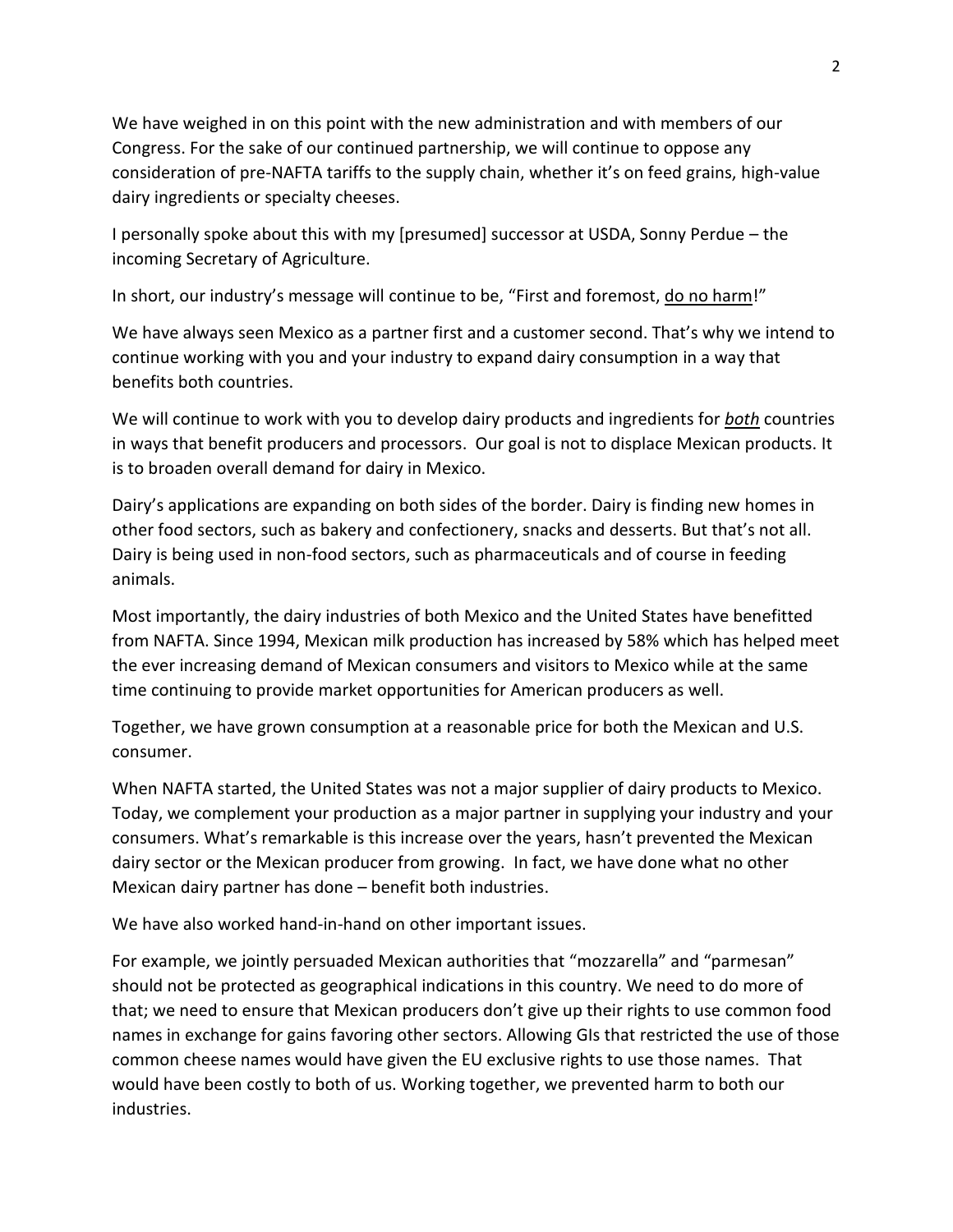Mexico and the United States share more than a common border. We have interdependent economies. We share culture and gastronomy. The United States is the largest foreign investor in Mexico. It surprises some in my country that more than one million U.S. citizens live in Mexico. And that Mexico is the most common destination for U.S. tourists.

Most importantly for our dairy industries, we share markets and consumers, which are every day demanding better and healthier food products.

Trade has become extremely important to the U.S. dairy industry. The equivalent of one day's worth of U.S. milk production each week is now exported around the world.

And, again, Mexico has played an important role in growing together. This has happened because we have been careful to expand our exports in a way that benefits producers in both countries.

The U.S. Dairy Export Council was established one year after the approval of NAFTA with a mission of enhancing global demand for U.S. dairy products and ingredients.

In support of NAFTA, we suspended the Dairy Export Incentive Program in Mexico. That program was designed to compete with subsidized dairy exports from the European Union, and we felt it was appropriate to exclude it in our NAFTA-partner market. As a result, Mexico essentially became a subsidy-free zone for our exports.

NAFTA was also a catalyst for us to begin working with the Mexican dairy industry to expand the consumption of dairy products in Mexico.

Our mutual goal was to generate demand among Mexican consumers for dairy products as a high-quality source of protein. There is still room to grow here, since dairy consumption in Mexico remains below levels recommended by the Food and Agriculture Organization of the United Nations.

One of the U.S. Dairy Export Council's first goals was to establish a presence in Mexico. Rodrigo Fernandez who many of you know well, has been a long-time representative for the U.S. dairy sector here. The idea of dumping products when prices are low wasn't part of our strategy. Instead, we wanted to build the greater dairy market here in a mutually beneficial way. We're still working on that.

Let me give you a few examples …

Between 1996 and 2002, USDEC carried out a dairy handling training course for employees of major Mexican retailers, including Walmart, Soriana, Chedraui, Calimax and Gigante. More than 90 seminars were held, training about 1,400 people. The result was to increase the shelf life of dairy products in small, medium and large stores.

USDEC continued this training program from 2004 to 2012 for Walmart, Chedraui, and Sam's Club, concentrating on store cheese managers and deli staff.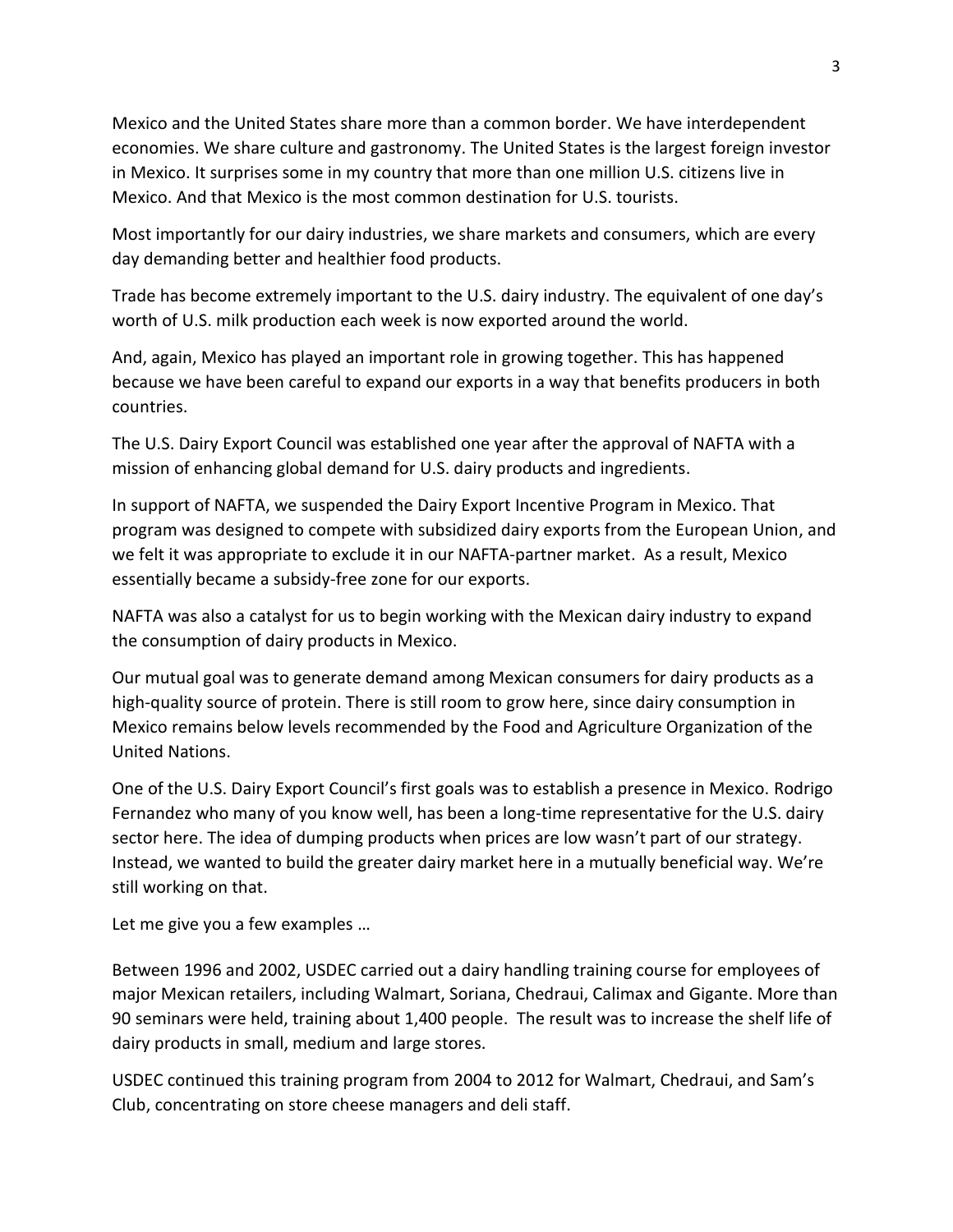USDEC also carried out a research study on what we called Dairy Category Management. The results were presented to top executives of Mexico's National Association of Supermarkets and Department Stores, and helped increase floor and shelf space devoted to dairy and cheese products.

Since 1995, Master Chef Alejandro Kuri has also carried out 10 USDEC training seminars focused entirely on cheese. Why? Because we believe a Mexican consumer who enjoys U.S. cheese is also likely to consume Mexican-produced cheese. Again, we are about expanding the category, not cannibalizing cheese demand.

USDEC has conducted similar courses in Mexico's largest resort areas, increasing knowledge of dairy products in Mexican cuisine among chefs as well as those in culinary schools.

USDEC also arranged a meeting with leaders from Mexico's farmer groups and processors to explain the promotional work our parent organization, Dairy Management Inc., had been doing in the United States. We wanted the Mexican industry to determine if similar approaches might work here. These included programs such as "3-A-Day" and "Got Milk?"

As a result of these programs, since 2008, the Mexican Agriculture Department and Mexican dairy groups have had a continued campaign to "drink three glasses of milk per day."

We must keep working together to see how these and other U.S.-funded programs and research can expand dairy consumption in Mexico. I look forward to talking with your leadership and the Mexican government about how to build on this work and our relationship.

We know that Mexican producers have had some tough years recently, with the 2008 economic crisis, the massive drought of 2012 and the recent downturn in milk prices. We want to see your sector recover and make progress as we have seen in the past.

Mexican dairy exports are on the rise and the United States has been an important customer for those exports. Since the start of NAFTA, U.S. imports of Mexican dairy products have grown from \$11 million to \$127 million. Mexican dairy exports are also reaching other regional markets such Central American countries.

Milk production in Mexico has gone up from 7.3 billion liters in 1994 to 11.6 billion liters last year. Likewise, dairy consumption has increased from 9.3 to 15.6 billion liters. Although most milk produced in Mexico is for drinking, that is also changing, with processed products gaining market shares. Production of cheese, yogurt, milk powder and dairy ingredients are all on the rise.

This is no doubt a reflection of changing consumer tastes. We think we played at least a modest role in bringing this about.

Still, as I said, there is plenty of room to grow. Mexico's population is increasing and per capita consumption of dairy remains lower than in many similarly sized countries.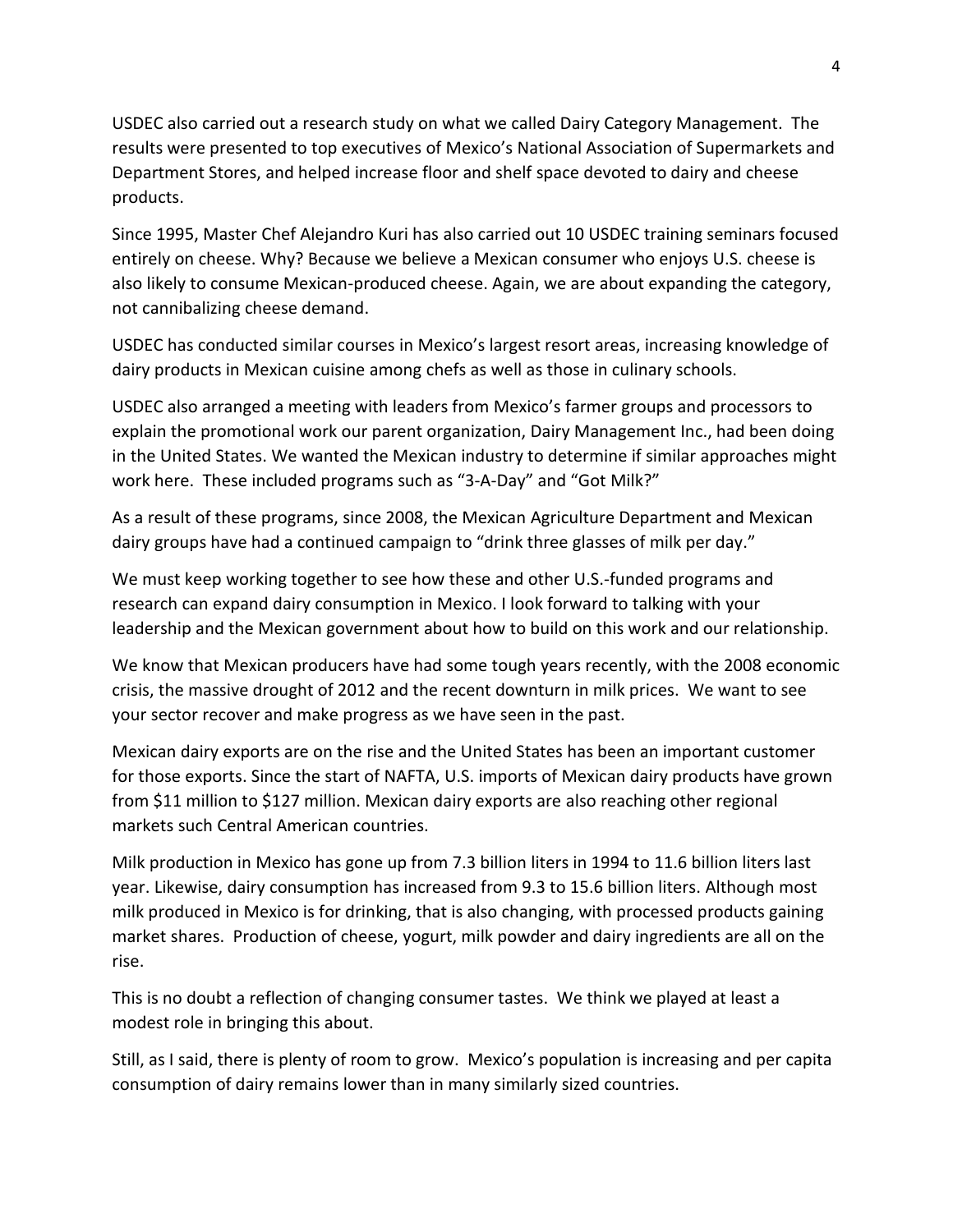Economic growth also plays an important part in consumption patterns for high-value food products, such as dairy. The past two years have been positive for Mexico in that respect and we hope that will continue.

It is incumbent of us to work jointly to expand the bridges between us that we have relied upon for so many years. To that end, last year the U.S. Dairy Export Council, together with the National Milk Producers of the United States, agreed with leading Mexican dairy organizations to grow our respective industries in size and profitability.

NAFTA has, for the most part, been a good deal for Mexico. Some in our country argue that this must mean it has been a bad deal for us. That isn't so. It ignores several important facts:

- Since the implementation of NAFTA, U.S. exports to Mexico have increased by \$185 billion, generating nearly 5 million U.S. jobs.
- Also, 40% of what the U.S. imports from Mexico is derived from U.S. sources. Twenty years ago that would have been less than 5%.

The reality is the development of supply chains across Canada, the United States and Mexico as a result of NAFTA has made manufacturing industries more efficient and competitive in all three countries.

Certainly, NAFTA has not been a bad agreement. That's not to say NAFTA is perfect.

NAFTA is 23 years old now and it could use a face lift. Subsequent U.S. free trade agreements have included stronger provisions in areas like sanitary and phytosanitary measures in agriculture, labor rights, the environment, regulatory coherence, intellectual property rights, services, investment and e-commerce.

Our industry is certainly open to exploring ways to preserve and strengthen NAFTA.

At the top of our list would be tackling Canadian dairy tariffs and nontariff barriers, which were challenges left largely unaddressed in the U.S.-Canada FTA even before NAFTA. In addition, improvements could be made in areas like geographical indications.

But even if those discussions prove challenging, withdrawing from NAFTA is not an alternative. At the same time, I believe Mexico needs to be smart about opening its market to other dairy suppliers that are more interested in spot sales than a long-term partnership.

U.S. dairy is hardly alone in taking this position. Most of the agricultural community is making similar points and, with a few exceptions, the business community is adamantly opposed to withdrawing from NAFTA.